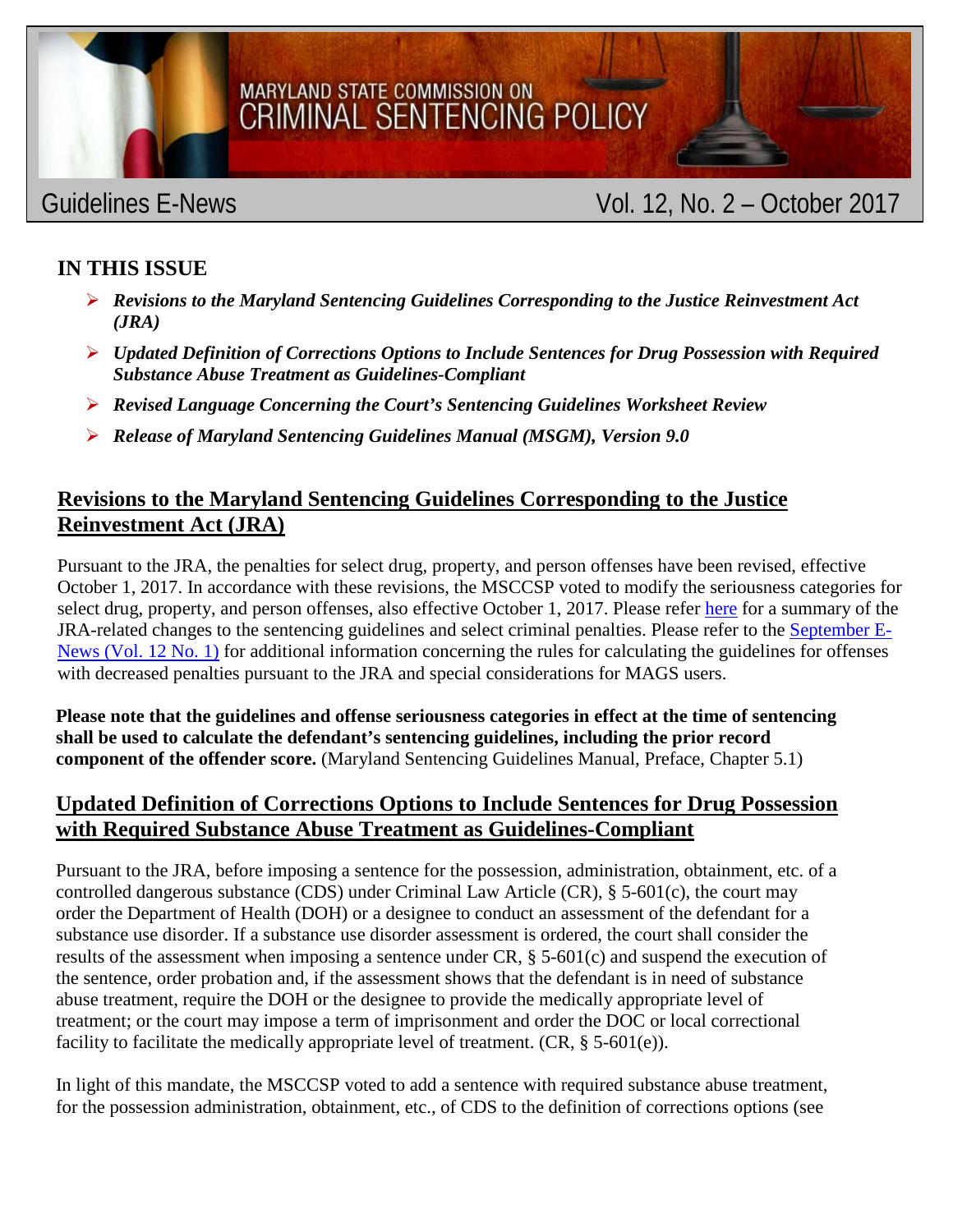below for the full definition of corrections options). This action was taken because sentences to corrections options (as defined in the MSGM) are deemed guidelines-compliant sentences, provided that certain conditions are met. [1](#page-1-0) Therefore, judges are able to impose a guidelines-compliant sentence for drug possession cases when suspending the sentence and requiring substance abuse treatment pursuant to CR,  $\S$  5-601(e)(3), assuming the other conditions noted in footnote 1 are met.

#### Corrections Options (MSGM, Chapter 2)

- Home detention;
- A corrections options program established under law which requires the individual to participate in home detention, inpatient treatment, or other similar programs involving terms and conditions that constitute the equivalent of confinement;
- Inpatient drug or alcohol counseling under Health General Article (HG), Title 8, Subtitle 5, Annotated Code of Maryland;
- Participation in a drug court or HIDTA substance abuse treatment program; or
- A sentence, with required substance abuse treatment, for the possession, administration, obtainment, etc. of controlled dangerous substances (CDS) currently outlined in CR, § 5-601(c) and pursuant to CR,  $\S$  5-601(e)(3).
- Corrections options include programs established by the State Division of Correction, provided that the program meets the Commission's criteria, as described above.

When completing the sentencing guidelines worksheet for a defendant convicted of a violation of CR, § 5-601(c) and sentenced to required substance abuse treatment, pursuant to CR, § 5-601(e)(3), please mark "Yes-Other," on the worksheet in response to the question "Was the offender sentenced to a Corrections Option program under Commission criteria?" Please note in the sentence information or Additional Information section on the worksheet that the sentence was pursuant to CR,  $\S$  5-601(e)(3).

#### Sample Sentence to Corrections Options

A defendant is convicted of possession of cocaine (CR, § 5-601) on October 16, 2017. Pursuant to CR, § 5-601(e), the judge orders the DOH to conduct an assessment of the defendant for a substance abuse disorder. The results of the assessment indicate that the defendant has a substance abuse disorder. On December 5, 2017, the judge sentences the defendant to 12 months incarceration and, pursuant to CR,  $\S$ 5-601(e), fully suspends the sentence so that the defendant may attend substance abuse treatment in the community, and orders the defendant to serve three years of probation. The judge's designee records the sentence on the guidelines worksheet and indicates that the defendant was sentenced to an "Other" corrections options (see the below sample worksheet).

<span id="page-1-0"></span>The defendant's guidelines were calculated as 3M to 6M. Because the total sentence is within or above the overall guidelines range, the defendant's sentence is deemed guidelines compliant.

4511 Knox Road, Suite 309 · College Park, MD 20742-8660 · (301) 403-4165 / phone · (301) 403-4164 / fax · www.msccsp.org

<sup>&</sup>lt;sup>1</sup> The MSCCSP deems a sentence as guidelines compliant if a judge imposed a sentence of corrections options and the defendant's initial sentence plus any suspended sentence falls within or above the overall guidelines range and the current sentence or sentences and any pending charges do not include a violation of CR, § 14-101; CR, § 3-602; escape; or a law of the United States or of any other state or the District of Columbia similar to  $\S C(2)(a)$ —(c) of COMAR 14.22.01.17.